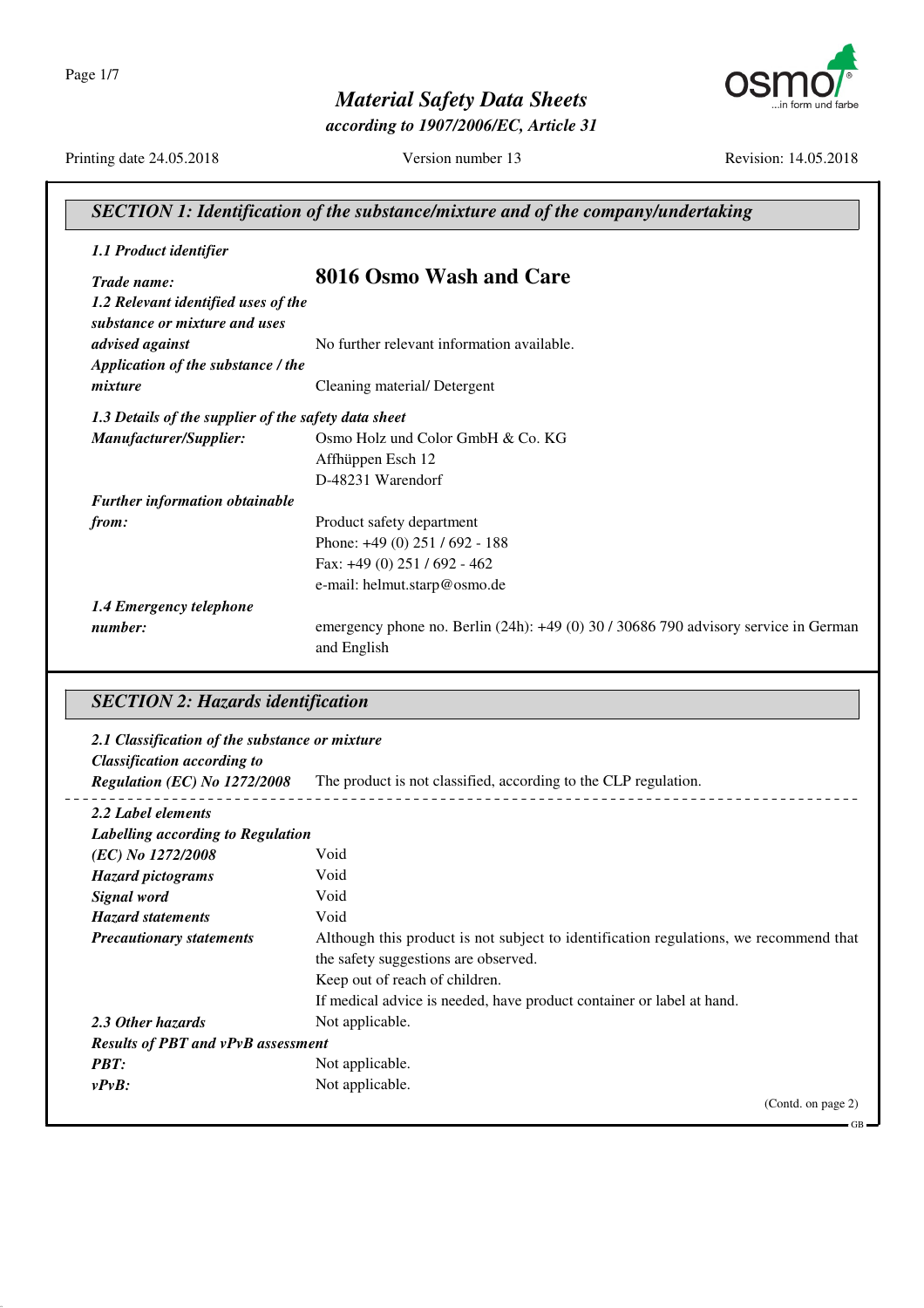

*according to 1907/2006/EC, Article 31*

Printing date 24.05.2018 Version number 13 Revision: 14.05.2018

## *Trade name:* **8016 Osmo Wash and Care**

#### (Contd. of page 1)

GB

#### *SECTION 3: Composition/information on ingredients*

*3.2 Mixtures*

*Description:* Mixture of substances listed below with nonhazardous additions.

| Dangerous components:          |                                                                                     |              |
|--------------------------------|-------------------------------------------------------------------------------------|--------------|
| CAS: 112-80-1                  | oleic acid, pure                                                                    | $2.5 - 10\%$ |
|                                | EINECS: 204-007-1 \\ Skin Irrit. 2, H315; Eye Irrit. 2, H319; STOT SE 3, H335       |              |
| $CAS: 69011-36-5$              | Isotridecanol, ethoxylated                                                          | $< 2.5\%$    |
| NLP: $500-241-5$               | $\langle \cdot \rangle$ Acute Tox. 4, H302; Skin Irrit. 2, H315; Eye Irrit. 2, H319 |              |
| <b>Additional information:</b> | For the wording of the listed hazard phrases refer to section 16.                   |              |

#### *SECTION 4: First aid measures*

#### *4.1 Description of first aid measures*

| <b>General information:</b>     | No special measures required.                                                          |
|---------------------------------|----------------------------------------------------------------------------------------|
| After inhalation:               | Supply fresh air; consult doctor in case of complaints.                                |
| After skin contact:             | Generally the product does not irritate the skin.                                      |
| After eye contact:              | Rinse opened eye for several minutes under running water. If symptoms persist, consult |
|                                 | a doctor.                                                                              |
| After swallowing:               | Rinse out mouth and then drink plenty of water.                                        |
|                                 | If swallowed, seek medical advice immediately and show this container or label.        |
| 4.2 Most important symptoms and |                                                                                        |
| effects, both acute and delayed | No further relevant information available.                                             |
| 4.3 Indication of any immediate |                                                                                        |
| medical attention and special   |                                                                                        |
| treatment needed                | No further relevant information available.                                             |

### *SECTION 5: Firefighting measures*

| 5.1 Extinguishing media          |                                                                                         |
|----------------------------------|-----------------------------------------------------------------------------------------|
| Suitable extinguishing agents:   | CO2, powder or water spray. Fight larger fires with water spray or alcohol resistant    |
|                                  | foam.                                                                                   |
| For safety reasons unsuitable    |                                                                                         |
| extinguishing agents:            | Water with full jet                                                                     |
| 5.2 Special hazards arising from |                                                                                         |
| <i>the substance or mixture</i>  | Formation of toxic gases is possible during heating or in case of fire.                 |
| 5.3 Advice for firefighters      |                                                                                         |
| Protective equipment:            | No special measures required.                                                           |
| <b>Additional information</b>    | Dispose of fire debris and contaminated fire fighting water in accordance with official |
|                                  | regulations.                                                                            |
|                                  | (Contd. on page 3)                                                                      |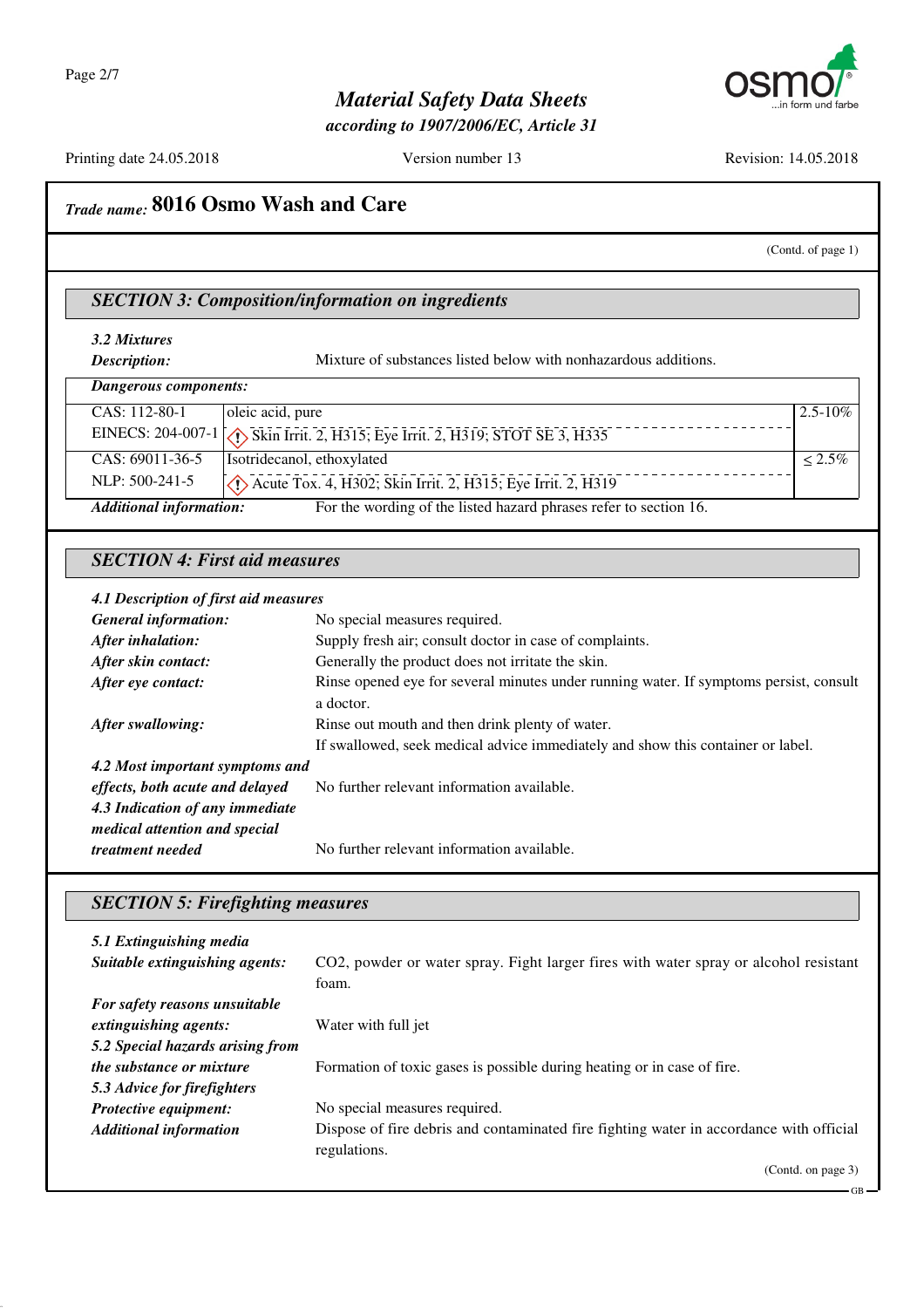

*according to 1907/2006/EC, Article 31*

Printing date 24.05.2018 Version number 13 Revision: 14.05.2018

## *Trade name:* **8016 Osmo Wash and Care**

(Contd. of page 2)

### *SECTION 6: Accidental release measures*

| 6.1 Personal precautions,<br>protective equipment and |                                                                                         |
|-------------------------------------------------------|-----------------------------------------------------------------------------------------|
| emergency procedures                                  | Particular danger of slipping on leaked/spilled product.                                |
| <b>6.2 Environmental precautions:</b>                 | Do not allow to penetrate the ground/soil.                                              |
|                                                       | Do not allow to enter sewers/ surface or ground water.                                  |
| 6.3 Methods and material for                          |                                                                                         |
| containment and cleaning up:                          | Warm water                                                                              |
|                                                       | Absorb with liquid-binding material (sand, diatomite, acid binders, universal binders). |
| <b>6.4 Reference to other sections</b>                | See Section 13 for disposal information.                                                |
|                                                       | No dangerous substances are released.                                                   |

### *SECTION 7: Handling and storage*

| 7.1 Precautions for safe handling No special measures required.<br><b>Information about fire - and</b> |                                            |
|--------------------------------------------------------------------------------------------------------|--------------------------------------------|
| explosion protection:                                                                                  | No special measures required.              |
| 7.2 Conditions for safe storage, including any incompatibilities                                       |                                            |
| Storage:                                                                                               |                                            |
| Requirements to be met by                                                                              |                                            |
| storerooms and receptacles:                                                                            | No special requirements.                   |
| Information about storage in one                                                                       |                                            |
| common storage facility:                                                                               | Not required.                              |
| <b>Further information about</b>                                                                       |                                            |
| storage conditions:                                                                                    | Protect from frost.                        |
| 7.3 Specific end use $(s)$                                                                             | No further relevant information available. |

#### *SECTION 8: Exposure controls/personal protection*

| <b>Additional information about</b><br>design of technical facilities:                            | No further data; see item 7.                                                                                                          |
|---------------------------------------------------------------------------------------------------|---------------------------------------------------------------------------------------------------------------------------------------|
| 8.1 Control parameters<br>Ingredients with limit values that<br><i>require monitoring at the</i>  |                                                                                                                                       |
| <i>workplace:</i>                                                                                 | The product does not contain any relevant quantities of materials with critical values<br>that have to be monitored at the workplace. |
| <b>Additional information:</b>                                                                    | The lists valid during the making were used as basis.                                                                                 |
| 8.2 Exposure controls<br><b>Personal protective equipment:</b><br>General protective and hygienic |                                                                                                                                       |
| measures:                                                                                         | Wash hands before breaks and at the end of work.                                                                                      |

GB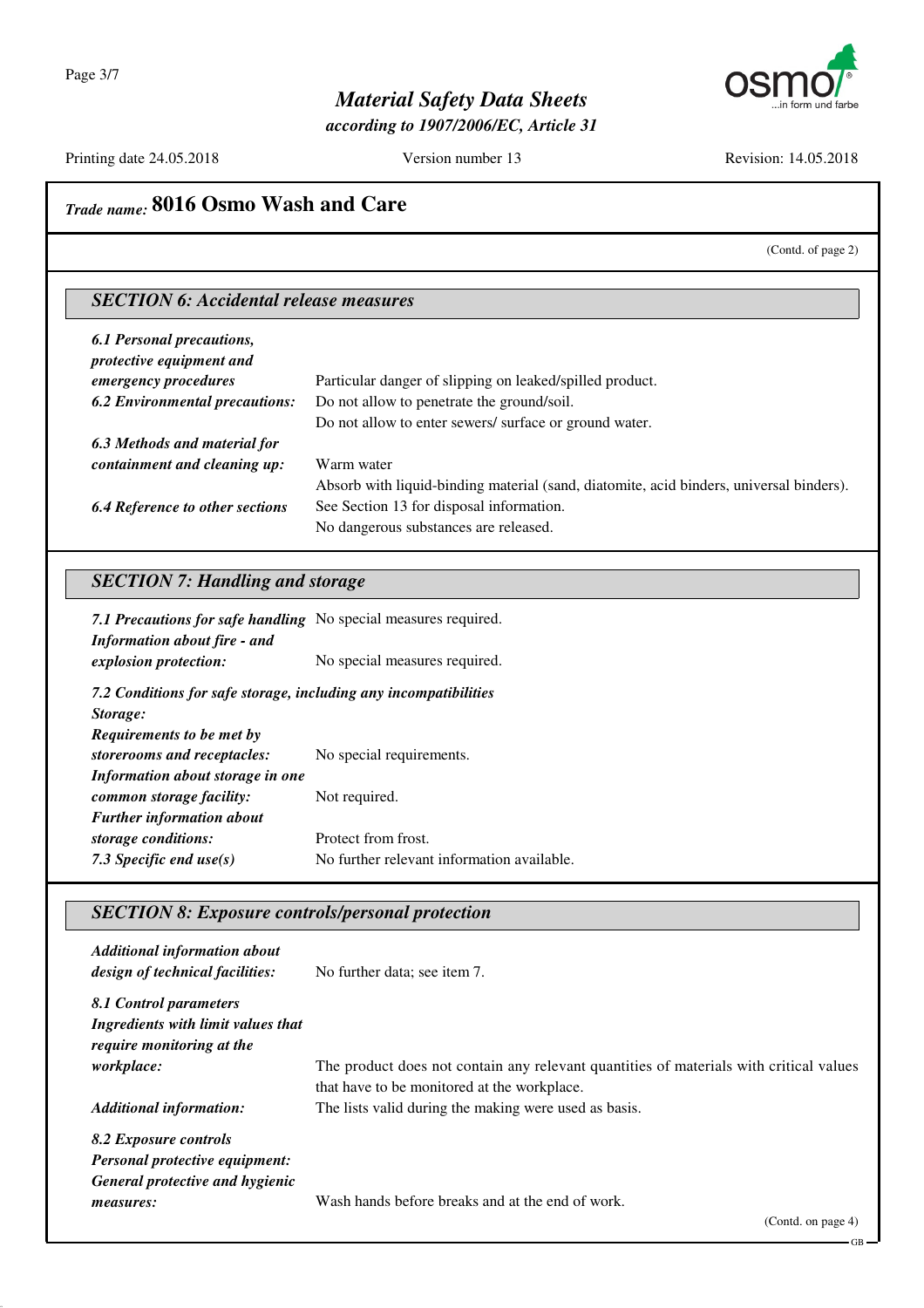Page 4/7



## *Material Safety Data Sheets*

*according to 1907/2006/EC, Article 31*

Printing date 24.05.2018 Version number 13 Revision: 14.05.2018

GB

# *Trade name:* **8016 Osmo Wash and Care**

|                                  | (Contd. of page 3)                                                                                                                                                |
|----------------------------------|-------------------------------------------------------------------------------------------------------------------------------------------------------------------|
| <b>Respiratory protection:</b>   | Not required.                                                                                                                                                     |
| <b>Protection of hands:</b>      | The glove material has to be impermeable and resistant to the product/ the substance/<br>the preparation.                                                         |
|                                  | Selection of the glove material on consideration of the penetration times, rates of<br>diffusion and the degradation                                              |
| <b>Material of gloves</b>        | Natural rubber, NR                                                                                                                                                |
|                                  | <b>Penetration time of glove material</b> The exact break trough time has to be found out by the manufacturer of the protective<br>gloves and has to be observed. |
| For the permanent contact gloves |                                                                                                                                                                   |
| made of the following materials  |                                                                                                                                                                   |
| are suitable:                    | Rubber gloves                                                                                                                                                     |
|                                  | Natural rubber, NR                                                                                                                                                |
| For the permanent contact of a   |                                                                                                                                                                   |
| maximum of 15 minutes gloves     |                                                                                                                                                                   |
| made of the following materials  |                                                                                                                                                                   |
| are suitable:                    | Natural rubber, NR                                                                                                                                                |
| As protection from splashes      |                                                                                                                                                                   |
| gloves made of the following     |                                                                                                                                                                   |
| materials are suitable:          | Natural rubber, NR                                                                                                                                                |
| Eye protection:                  | Goggles recommended during refilling                                                                                                                              |
| <b>Body protection:</b>          | Protective work clothing                                                                                                                                          |
|                                  |                                                                                                                                                                   |

## *SECTION 9: Physical and chemical properties*

| 9.1 Information on basic physical and chemical properties |                                               |                   |
|-----------------------------------------------------------|-----------------------------------------------|-------------------|
| <b>General Information</b>                                |                                               |                   |
| Appearance:                                               |                                               |                   |
| Form:                                                     | Fluid                                         |                   |
| Colour:                                                   | Yellowish                                     |                   |
| Odour:                                                    | Mild                                          |                   |
| pH-value at 20 $^{\circ}C$ :                              | 10.9                                          |                   |
| Change in condition                                       |                                               |                   |
| <b>Melting point/freezing point:</b>                      | 0 °C                                          |                   |
| Initial boiling point and boiling range: $100^{\circ}$ C  |                                               |                   |
| <b>Flash point:</b>                                       | Not applicable.                               |                   |
| <b>Ignition temperature:</b>                              | 360 $\degree$ C                               |                   |
| Auto-ignition temperature:                                | Product is not selfigniting.                  |                   |
| <b>Explosive properties:</b>                              | Product does not present an explosion hazard. |                   |
| Vapour pressure at 20 $^{\circ}C$ :                       | $23$ hPa                                      |                   |
|                                                           |                                               | (Cond. on page 5) |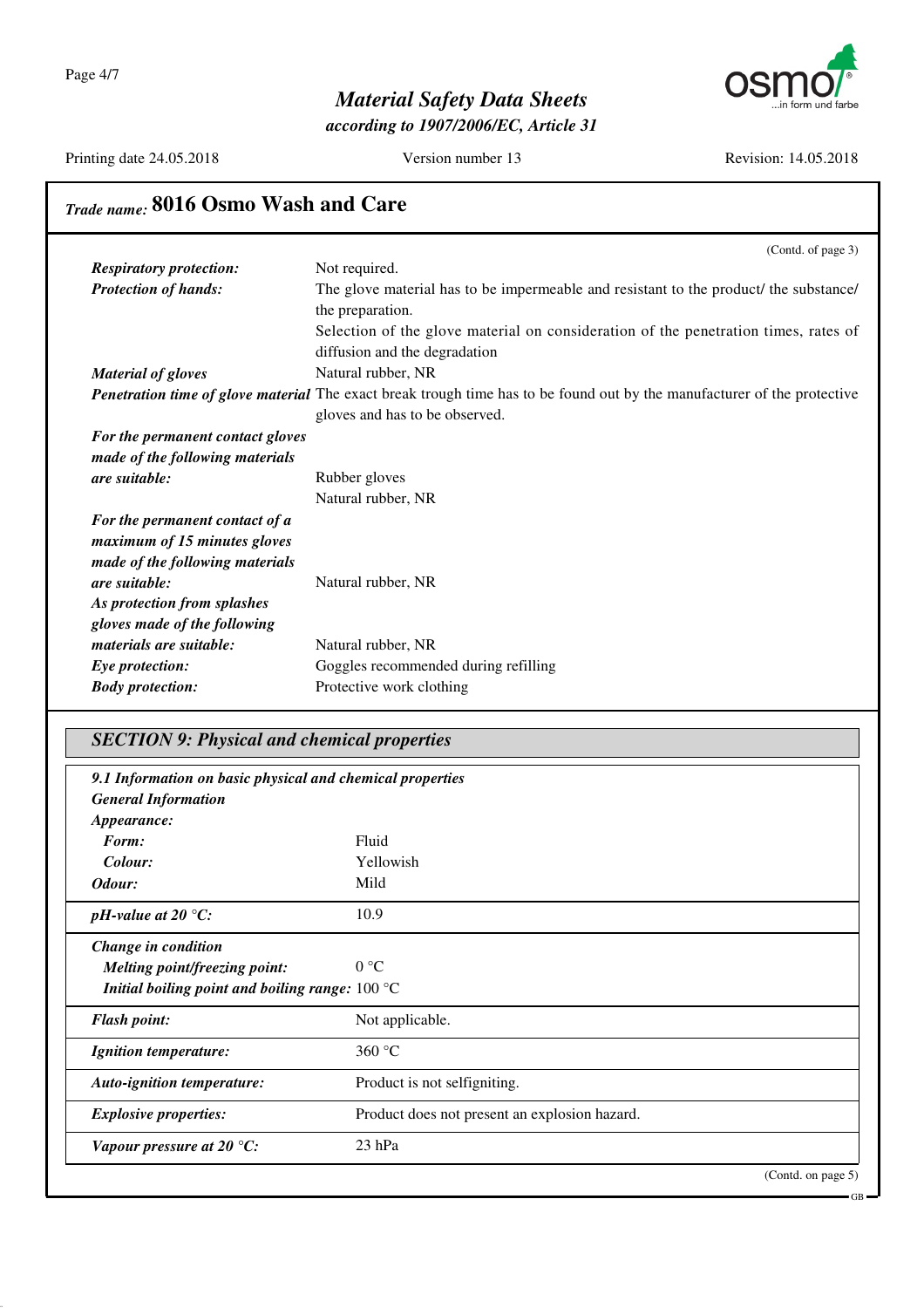

*according to 1907/2006/EC, Article 31*

Printing date 24.05.2018 Version number 13 Revision: 14.05.2018

# *Trade name:* **8016 Osmo Wash and Care**

|                                  | (Contd. of page 4)                         |
|----------------------------------|--------------------------------------------|
| Density at 20 $\mathrm{C}$ :     | $1.02$ g/cm <sup>3</sup>                   |
| Solubility in / Miscibility with |                                            |
| water:                           | Fully miscible.                            |
| <i>Viscosity:</i>                |                                            |
| Dynamic:                         | Not determined.                            |
| Kinematic at 20 $^{\circ}C$ :    | 30 s (ISO 4 mm)                            |
| <b>Solvent content:</b>          |                                            |
| $VOC$ (EC)                       | Not applicable.                            |
| 9.2 Other information            | No further relevant information available. |
|                                  |                                            |

## *SECTION 10: Stability and reactivity*

| <b>10.1 Reactivity</b>               | No further relevant information available.            |
|--------------------------------------|-------------------------------------------------------|
| 10.2 Chemical stability              |                                                       |
| <b>Thermal decomposition /</b>       |                                                       |
| conditions to be avoided:            | No decomposition if used according to specifications. |
| <b>10.3 Possibility of hazardous</b> |                                                       |
| reactions                            | Reacts with strong oxidising agents.                  |
| <b>10.4 Conditions to avoid</b>      | No further relevant information available.            |
| 10.5 Incompatible materials:         | No further relevant information available.            |
| 10.6 Hazardous decomposition         |                                                       |
| <i>products:</i>                     | No dangerous decomposition products known.            |

### *SECTION 11: Toxicological information*

#### *11.1 Information on toxicological effects*

| <b>Acute toxicity</b>                    | Based on available data, the classification criteria are not met.              |
|------------------------------------------|--------------------------------------------------------------------------------|
| Primary irritant effect:                 |                                                                                |
| <b>Skin</b> corrosion/irritation         | Based on available data, the classification criteria are not met.              |
| Serious eye damage/irritation            | Based on available data, the classification criteria are not met.              |
| <b>Respiratory or skin sensitisation</b> | Based on available data, the classification criteria are not met.              |
|                                          | <b>CMR</b> effects (carcinogenity, mutagenicity and toxicity for reproduction) |
| <b>Germ cell mutagenicity</b>            | Based on available data, the classification criteria are not met.              |
| Carcinogenicity                          | Based on available data, the classification criteria are not met.              |
| <b>Reproductive toxicity</b>             | Based on available data, the classification criteria are not met.              |
| <b>STOT-single exposure</b>              | Based on available data, the classification criteria are not met.              |
| <b>STOT-repeated exposure</b>            | Based on available data, the classification criteria are not met.              |
| <b>Aspiration hazard</b>                 | Based on available data, the classification criteria are not met.              |

(Contd. on page 6)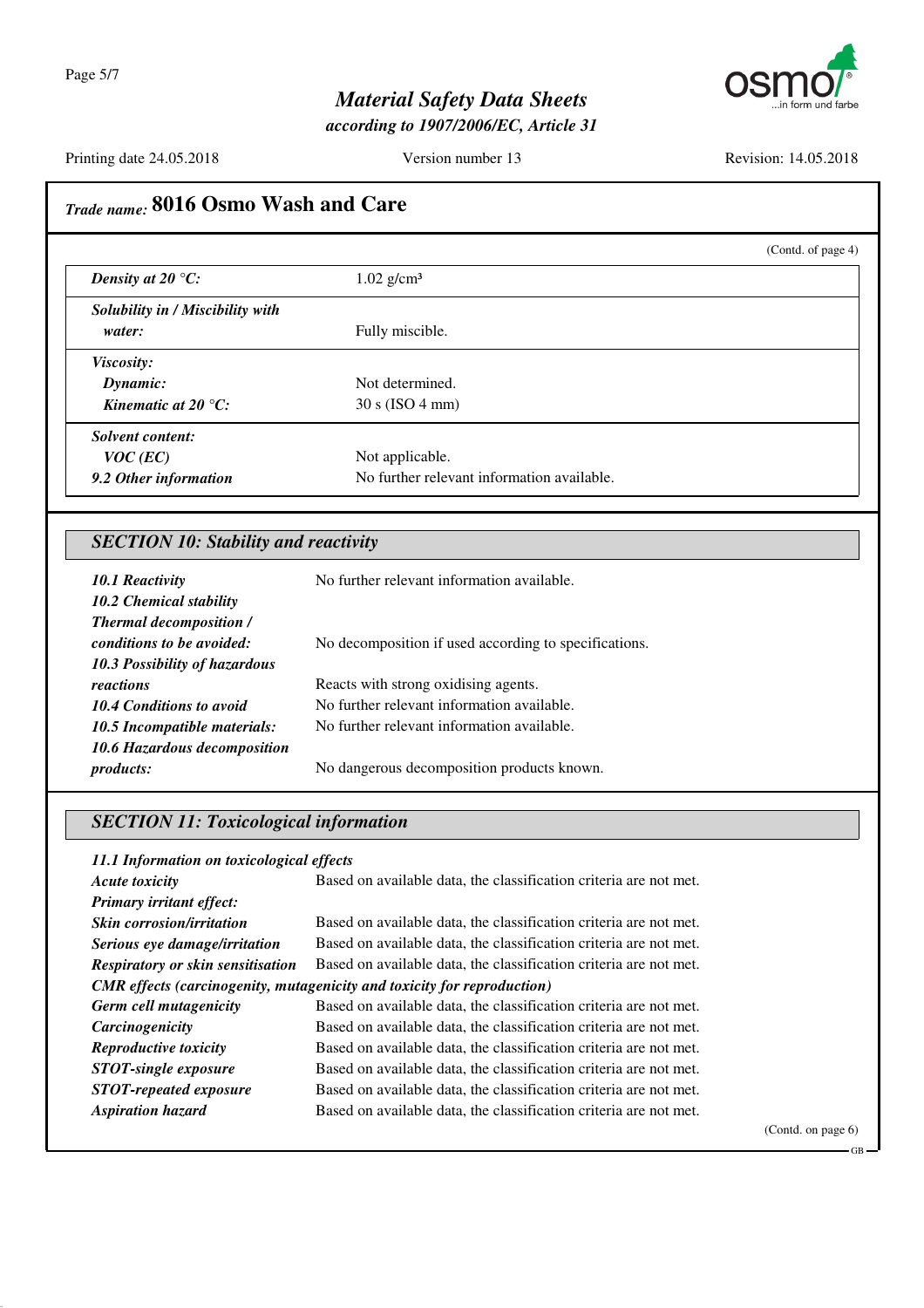

*according to 1907/2006/EC, Article 31*

Printing date 24.05.2018 Version number 13 Revision: 14.05.2018

## *Trade name:* **8016 Osmo Wash and Care**

(Contd. of page 5)

GB

## *SECTION 12: Ecological information*

| 12.1 Toxicity                                    |                                                                                             |
|--------------------------------------------------|---------------------------------------------------------------------------------------------|
| <b>Aquatic toxicity:</b>                         | No further relevant information available.                                                  |
| 12.2 Persistence and degradability biodegradable |                                                                                             |
| 12.3 Bioaccumulative potential                   | No further relevant information available.                                                  |
| 12.4 Mobility in soil                            | No further relevant information available.                                                  |
| Additional ecological information:               |                                                                                             |
| <b>General notes:</b>                            | Water hazard class 1 (German Regulation) (Self-assessment): slightly hazardous for<br>water |
|                                                  | Do not allow undiluted product or large quantities of it to reach ground water, water       |
|                                                  | course or sewage system.                                                                    |
| 12.5 Results of PBT and vPvB assessment          |                                                                                             |
| <b>PBT:</b>                                      | Not applicable.                                                                             |
| $v P v B$ :                                      | Not applicable.                                                                             |
| 12.6 Other adverse effects                       | No further relevant information available.                                                  |

### *SECTION 13: Disposal considerations*

#### *13.1 Waste treatment methods*

*Recommendation* Must not be disposed together with household garbage. Do not allow product to reach sewage system.

| European waste catalogue                            |                                                                                     |
|-----------------------------------------------------|-------------------------------------------------------------------------------------|
| $070601$ aqueous washing liquids and mother liquors |                                                                                     |
|                                                     | 15 01 10   packaging containing residues of or contaminated by dangerous substances |
| Uncleaned packaging:<br>Recommendation.             | Disposal must be made according to official regulations                             |

| <b>Recommendation:</b> | Disposal must be made according to official regulations.                                 |
|------------------------|------------------------------------------------------------------------------------------|
|                        | <b>Recommended cleansing agents:</b> Water, if necessary together with cleansing agents. |

## *SECTION 14: Transport information*

| 14.1 UN-Number<br>ADR, ADN, IMDG, IATA | Void |                    |
|----------------------------------------|------|--------------------|
| 14.2 UN proper shipping name           |      |                    |
| ADR, ADN, IMDG, IATA                   | Void |                    |
| 14.3 Transport hazard class(es)        |      |                    |
| ADR, ADN, IMDG, IATA                   |      |                    |
| <b>Class</b>                           | Void |                    |
|                                        |      | (Contd. on page 7) |